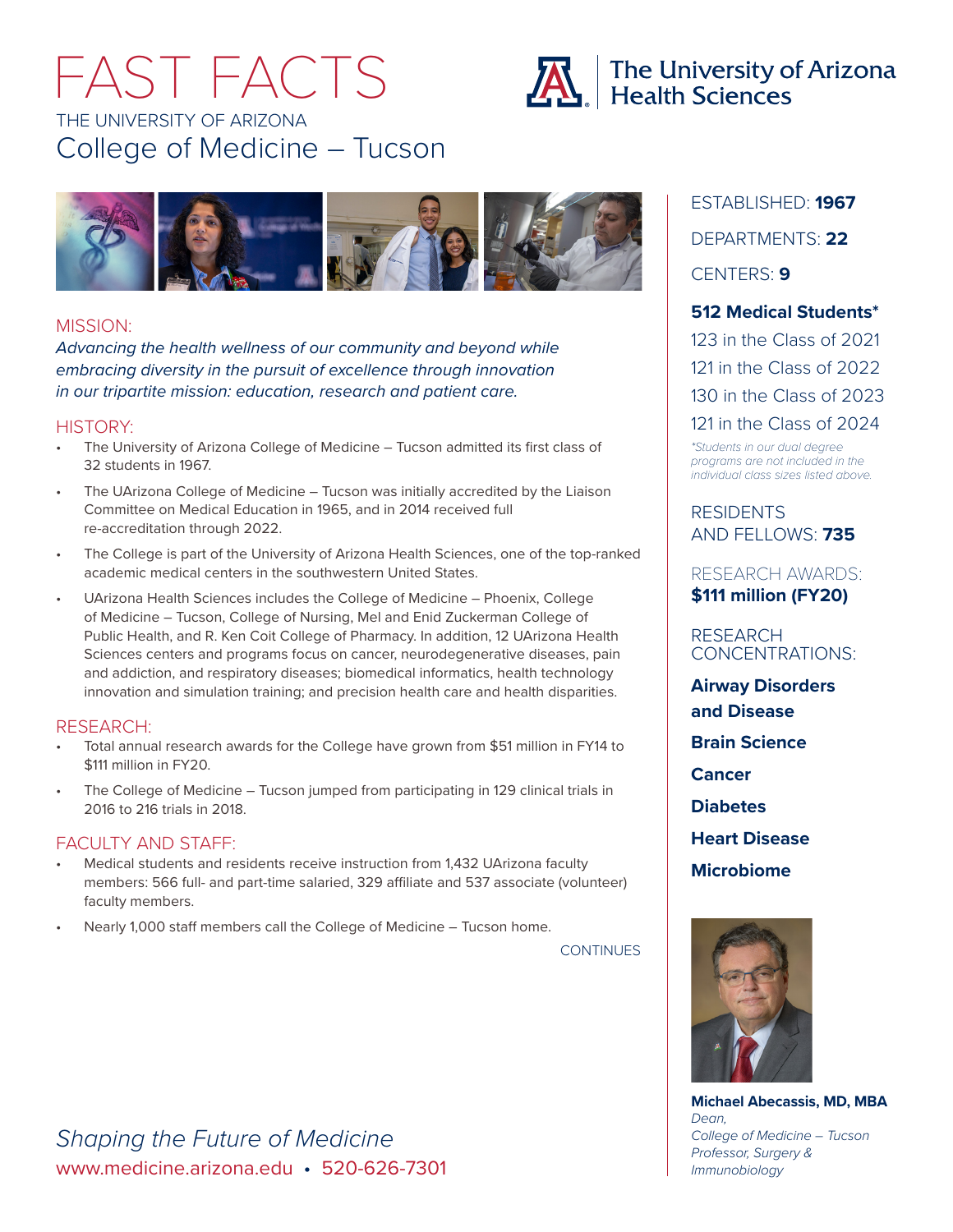## UArizona College of Medicine – Tucson Fast Facts *College of Medicine Fast Facts*

## STUDENTS AND EDUCATION:

- Each year, the UArizona College of Medicine Tucson admits approximately 120 students. The College received nearly 10,000 applications for the Class of 2023, a total application increase of more than 37 percent from the Class of 2021.
- The College currently has 515 medical students who are actively involved in faculty research initiatives and Tucson community service activities.
- With more than 1,850 undergraduates, the College of Medicine Tucson has the largest undergraduate science education degree program in the world.
- The College offers three dual-degree programs in MD-PhD, MD-MPH and MD-MBA. Twenty-six students are enrolled in the MD-PhD program and one student is currently pursuing a MD-MBA.

## FACILITIES:

- The College of Medicine Tucson facilities currently encompass more than 455,000 square feet of classroom, lab and office space.
- UArizona clinical partner Banner Health opened a new \$446 million, 670,000-squarefoot hospital in April 2019. The new building replaced the aging hospital complex and includes 228 private rooms, 20 operating rooms and 649 licensed beds. It also includes \$50 million in new patient-care equipment and computer technology.
- In the spring of 2017, Banner University Medicine North, a \$100 million outpatient clinic, opened in Tucson. The new 208,000-square-foot clinic houses numerous specialties, including cardiology, gastroenterology and general surgery.

#### ALUMNI:

• There are 4,346 MedCats worldwide. Of those, 2,354 reside in Arizona.

#### RESIDENCY PROGRAMS:

- The UArizona College of Medicine Tucson Graduate Medical Education Program oversees 59 ACGME-accredited residency programs in all major specialties and subspecialties.
- The UArizona College of Medicine at South Campus Graduate Medical Education Program oversees four ACGME-accredited residency programs (medicine, ophthalmology, emergency medicine and family medicine) and one fellowship in medical toxicology.
- More than 700 residents and fellows are training at more than 35 sites, including the College's primary teaching hospitals, Banner – University Medical Center Tucson and Banner – University Medical Center South, as well as the Southern Arizona VA Health System, the Tucson Medical Center and various Indian Health Service locations.

**CONTINUES** 



www.medicine.arizona.edu • 520-626-7301 *Shaping the Future of Medicine*